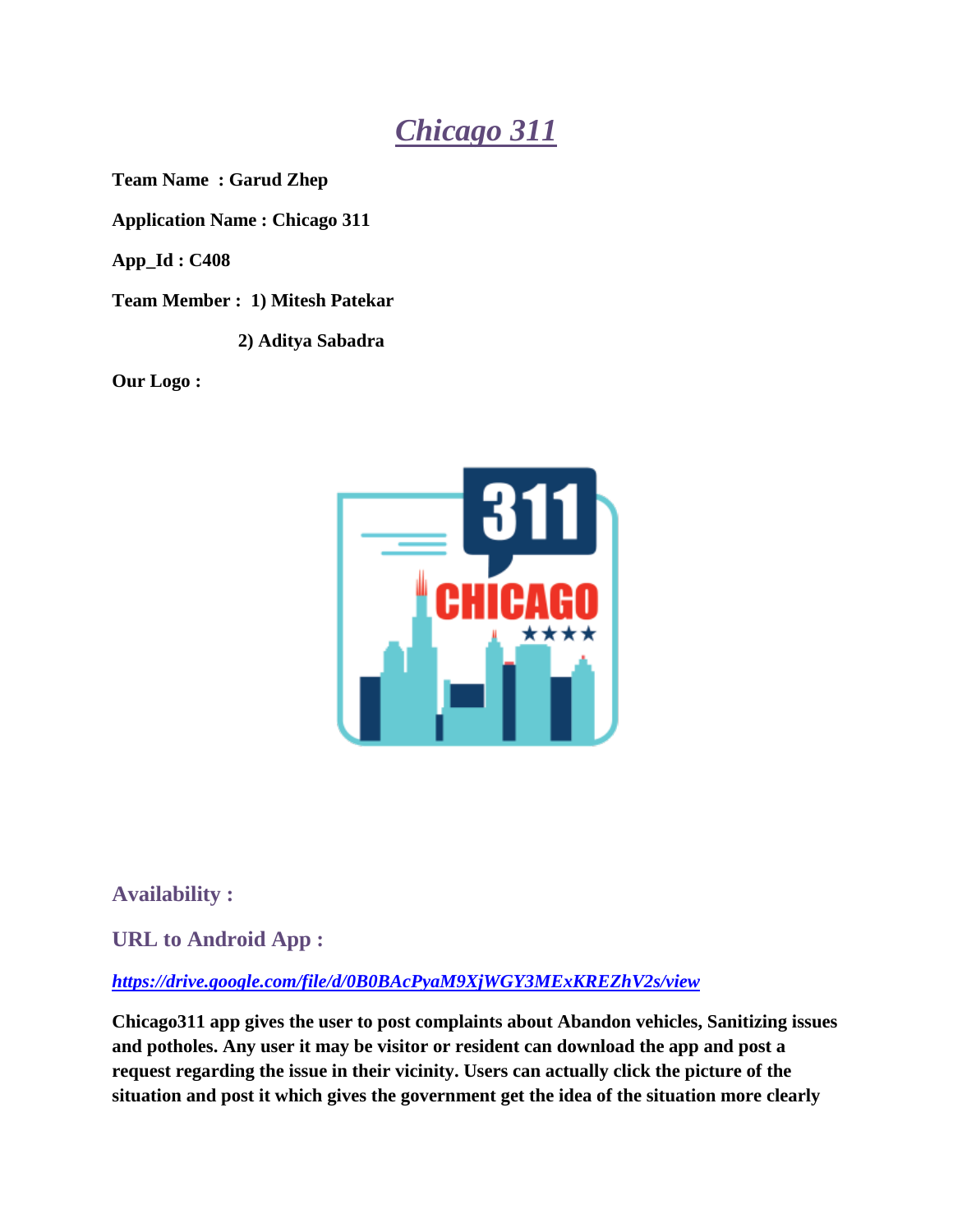**and to take the action to solve it depending on the severity of the situation. In this way People and government working together can solve the issues of Chicago and make the city better place to live. As said if government and people work together any country or city can become the best place to live.**

## *Platform Independent :*

**This application is developed using cordova platform so it can be deployed in android, Ios, and Windows. So we can deploy this app on any platform at just one click. Which makes this application scalable on multiplatform.**

## *Problem Solved:*

**Chicago doesn't have a specific 311 application like NYC311 or Dallas311. Chicago has one but named as "Chicago Works" which is been build on the same idea of 311 application. But it's not been well developed and no one uses it a lot as it has lots of problems and lot more to improve. Here is the screen shot of reviews for "Chicago Works" taken from Google play store :** 



**The review says the accessibility and usability of app by the residents of Chicago, so we can imagine the application how it would be.**

**And the app has been download just 1000 times that's it here is the screen shot of the play store which gives us the stats how much download has been done uptil now:**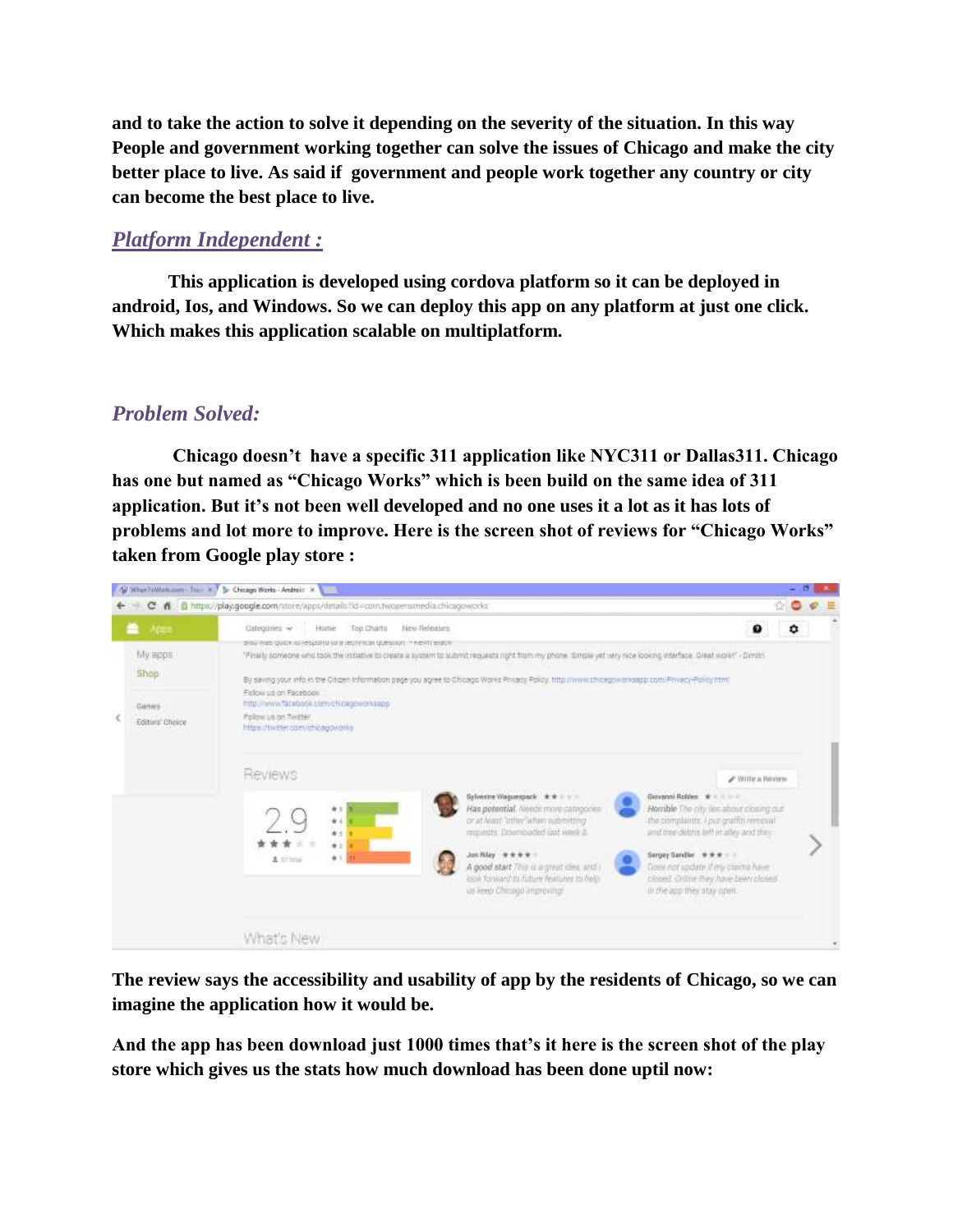|  |                                                            | C A B https://play.google.com/store/apps/details?id=com.twopensmedia.chicagovincks                                                                                                                                                                                                                                                                                                                                                                                                                                       |                                                     |                                                       |                                             |                                                                                        |                                |   |  |
|--|------------------------------------------------------------|--------------------------------------------------------------------------------------------------------------------------------------------------------------------------------------------------------------------------------------------------------------------------------------------------------------------------------------------------------------------------------------------------------------------------------------------------------------------------------------------------------------------------|-----------------------------------------------------|-------------------------------------------------------|---------------------------------------------|----------------------------------------------------------------------------------------|--------------------------------|---|--|
|  | Apps<br>e                                                  | Categories ~                                                                                                                                                                                                                                                                                                                                                                                                                                                                                                             | Top Chatts<br>Home                                  | Tiew Stelenses                                        |                                             |                                                                                        | 0                              | ٠ |  |
|  | My apps:<br><b>Shop</b><br><b>Sames</b><br>Editors' Choice | * We've fixed the "Outside Dity Limits" issue many users were having when located in the Ohicago and area.<br>* Libers are able to remove ads from the app.<br>* I linor bud fixes and improved performance.<br>** Thanks for downloading Chicago Works! **<br>Please rate us in the Boogle Play Store<br><b>AND CONTRACTOR</b><br>if you experience any issues or to lewie us feedback email us at support@Iberramedia.com<br>the control of the control of the control of the control of the control of the control of |                                                     |                                                       |                                             |                                                                                        |                                |   |  |
|  |                                                            | Additional information<br><b>Updated</b><br>February 8:2014                                                                                                                                                                                                                                                                                                                                                                                                                                                              | 520<br>1.7M                                         | metalls.<br>1000-5000                                 | <b>Ourrent Verstort</b><br>17               | Requires Android<br>2.3.5 and city                                                     | Content Rating<br>LOW Maturity |   |  |
|  |                                                            | in-app Products<br>31) Up per dem                                                                                                                                                                                                                                                                                                                                                                                                                                                                                        | Permissions<br><b>View details</b><br><b>ULWARD</b> | Report<br>Mag ex inappropriate<br><b>LANGUARDI II</b> | Offered $\exists \gamma$<br>20stamedia.inc. | Developer<br><b>Valt Website</b><br>Email<br>autoort@2perramedia.com<br>Printer Policy |                                |   |  |
|  |                                                            | Similar                                                                                                                                                                                                                                                                                                                                                                                                                                                                                                                  |                                                     |                                                       |                                             |                                                                                        |                                |   |  |
|  |                                                            |                                                                                                                                                                                                                                                                                                                                                                                                                                                                                                                          |                                                     |                                                       |                                             |                                                                                        |                                |   |  |

*So the app is not that popular nor it's good in functionality.*

*So idea to make a good app which will be a "Chicago 311" app which will help people to post complaints, review them and that would help them to get in touch with government and solve their issues such as problem of "Potholes"," Abandon vehicles", "Sanitizing" etc etc. As we can add more of them as we want but for the initial phase we have just implemented three functionality just to go through it how it work.* 

- *1) So" Pothole" tab a user can click the actual image of the pothole and give the specific street address where the pothole is located. We have planned to implement a Google Map API for this but for initial phase we are getting the address from the user as it will help user to give the specific street address. Also user can see the status of their complaint is the complaint in progress or completed.*
- *2) "Abandon Vehicles" user will give the user to notify about the abandon vehicles in their community and that will the city of Chicago government to clear those vehicles and keep their city and community clean. User can click the picture of the car and submit it with the application this is the unique feature we have added in our app for all the tabs and giving user and government to get the clear picture about the condition.*
- *3) Sanitizing tab will give the user to put the request regarding the garbage and dirty conditions in their vicinity. User can actually click the picture of the area and submit it so that it will give the clear idea about how's the condition is in their area and it will help government to take appropriate action. So it help the user to get their vicinity cleaned up and which will help the government to keep track of the areas which are not been cleaned on regularly basis.*